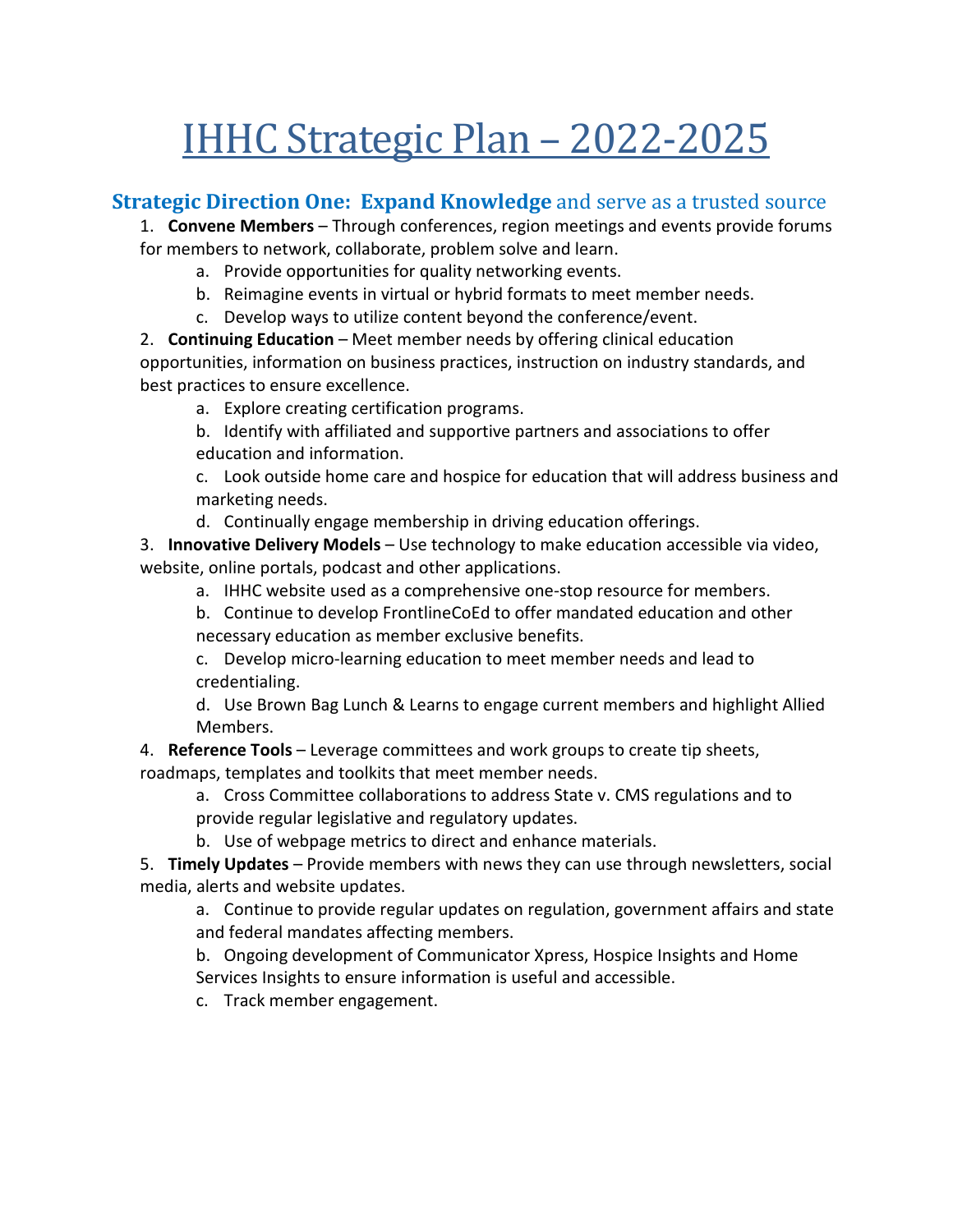## **Strategic Direction Two: Build Support** for home care among decision makers and the public.

1. **Public Awareness** – Effectively communicate value of home care and hospice to media, policy makers, legislators, government agencies, funding sources and the public at large.

a. Create a story inventory from clinician perspective and patient perspective to explain the value of home care.

b. Connect storytelling to advocacy – policy and regulatory.

c. Create marketing campaign to promote the value of home care.

d. Assist members to effectively market and tell their stories by creating tip sheets, education opportunities and best practices.

2. **Branding** - Build and embed the IHHC brand so that IHHC and its members are trusted and known as experts.

a. Create a communication and marketing plan that promotes IHHC as the preferred and trusted source of information and benefits for home care and hospice agencies.

b. Use of Storytelling, video and audio, testimonials to promote positive messaging about the work of the membership.

c. Boast and boost IHHC as the first association, promoting reputation and integrity of IHHC members in the homecare and hospice industry.

d. Embed IHHC branding and storytelling in web-based platforms to heighten IHHC presence and profile.

e. IHHC Members Story Spotlights in the Communicator Xpress.

3. **Seat at the Table** – ensure members and staff are involved in policy-making and decision -making.

a. Place members on advisory committees, commissions and other associations to increase exposure and communicate value**.**

b. Continue to scan committee lists to find areas where IHHC members can get involved.

c. IHHC staff attend and contribute at meetings of state and federal agencies to elevate the voice of home care agencies.

4. **Mobilize** – Leverage members to advocate the message of home care and hospice and to create positive change for industry excellence.

- a. Use voter voice and other means to mobilize members.
- b. Continued engagement of members to build their capacity for advocacy.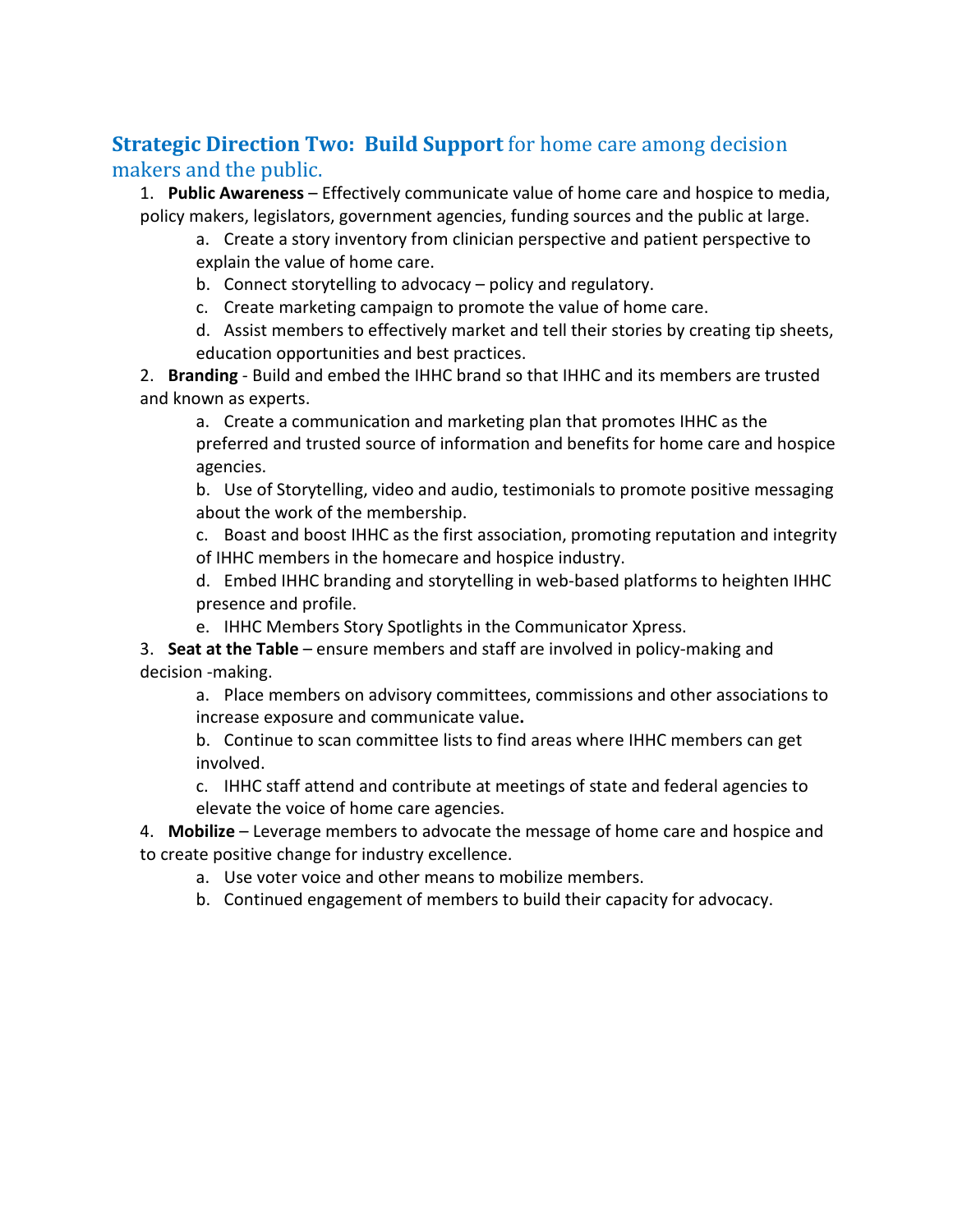## **Strategic Direction Three: Create Value** for member agencies through service, benefits and engagement.

1. **Shared Branding** - Encourage use of IHHC branding among the membership.

- a. Identify the ways and means that the membership can use the IHHC logo.
- b. Find ways to promote IHHC members as the highest quality agencies in Illinois.

2. **Leverage Allied Members** – leverage the expertise of allied members to bring value to providers.

a. Encourage allied members to contribute to articles and education.

b. Find ways to promote the expertise of allied members through office hours, website presence and participation on committees.

- c. Utilize allied members to create business and marketing tools.
- d. Explore affinity agreements that will help agencies reduce operational costs. 3. **Promote** – Market the benefits of IHHC membership to existing members and prospect members alike.
	- a. Develop marketing plan to promote IHHC membership.
	- b. Utilize and promote Return on Investment document.
	- c. Augment and highlight provider locater function on IHHC website.

4. **Solutions** - Effectively use IHHC contacts to connect members with entities that can solve problems.

a. Develop connections with state agencies, managed care companies, CMS, OIG, and Palmetto to the benefit of the members.

5. **Expertise** – IHHC staff, through connections, continued education, exposure and affiliation, are accessible and responsive to member needs.

- a. Promote expertise through awareness campaign and testimonials.
- b. Continue to engage on state and national level to maintain expertise.

6. **Committees and Special Interest Groups** – Encourage active participation in committees and Special Interest Groups.

a. Revamp and Re-think existing committees to better meet member needs and promote engagement.

b. Utilize member data to engage a larger pool of members to participate in committees.

c. Appeal to younger members and emerging leaders through special interest groups.

d. Use of surveys, advocacy tools, education to integrate the work of the committees to build on IHHC purpose and vision.

#### 7. **Evaluate** – Regularly survey members on satisfaction and emerging needs.

a. Create easy ways to gather feedback from members.

b. Analyze metrics on member benefit usage.